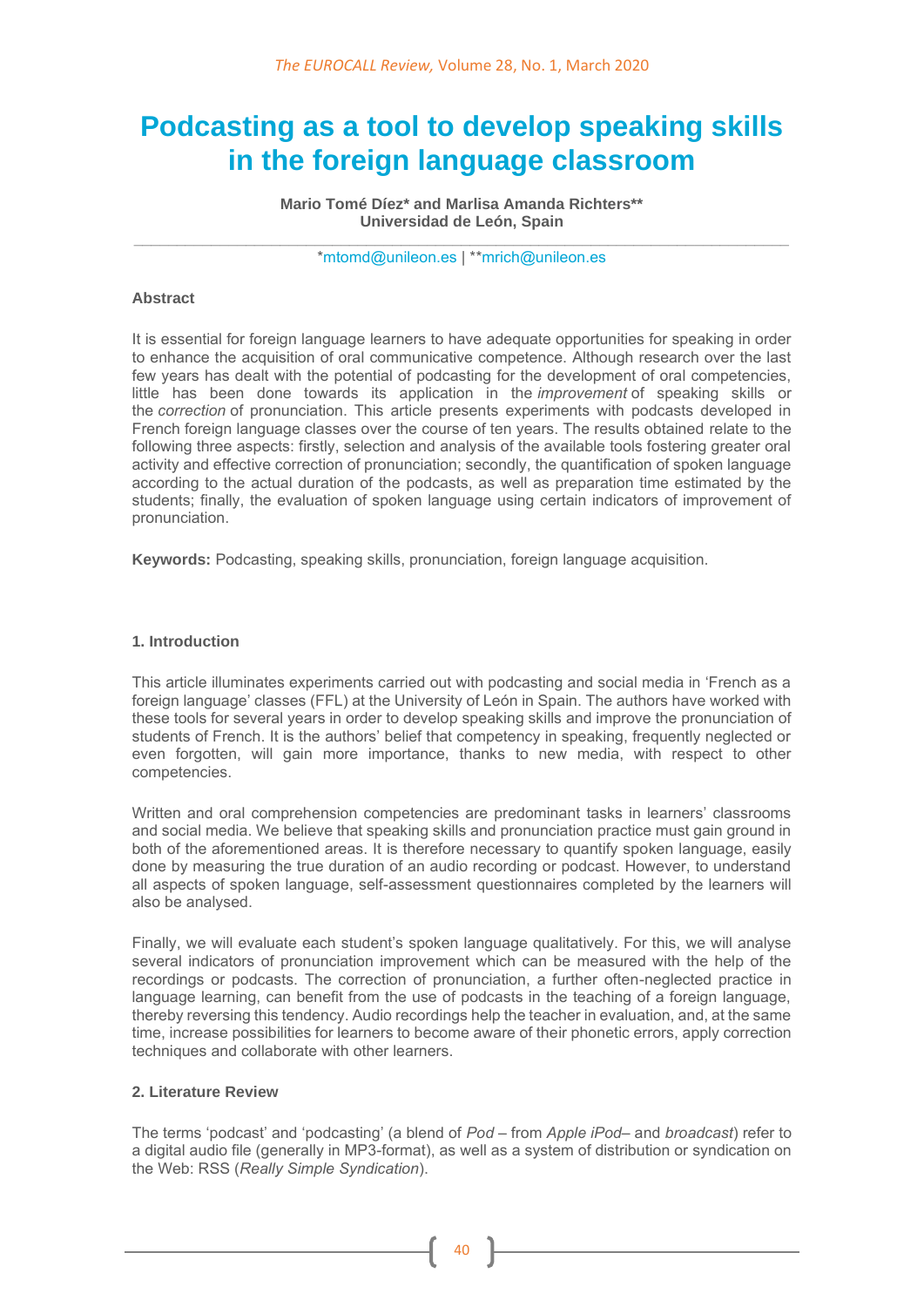The use of podcasts for language teaching was broached by various authors as well as in bibliographical reviews (Lomicka & Lord, 2011; Burston, 2013; Hassan & Hoon, 2013). Many studies center on technical aspects of creation and distribution, use of the tool and, naturally, authentic materials, which podcasts can provide in a foreign language class (Godwin-Jones, 2005; McCarty, 2005; Meng, 2005; Stakes and Al, 2005; Stanley, 2006; Young, 2007; Gromik, 2008; McBride, 2009; Abdous and Al 2009; Fareed, 2010).

Several authors have pointed out that the use of podcasts for foreign language learning favors interaction and collaboration among students, as well as the acquisition of intercultural and socioconstructivist competencies (Petersen & Divitini, 2005, Dervin (2006); Ducate & Lomicka 2006, Rosell-Aguilar 2007; Sun, 2009; Fareed 2010; Chan et al., 2011; Jain & Hashmi, 2013).

Research work so far has demonstrated the importance of podcasting for the development of the following linguistic abilities: mastery of grammar (Istanto, 2011), knowledge of vocabulary (Borgia, 2010; Putman & Kingsley, 2012) and oral comprehension (O' Bryan & Hegelheimer, 2007; Lee & Chan, 2007, Schmidt, 2008; Facer, Abdous & Camarena, 2009, Pettes Guikema, 2009; Knight 2010; Hawke, 2010; Li, 2010; Hassan & Hoon, 2012); Rosell-Aguilar, F. 2013; Al Fadda & Al Qasim, 2013; Yeh, 2013; Kohar et al., 2014; Shiri, 2015).

Only a small number of studies has dealt with the application of podcasting for pronunciation improvement and speaking skills (McQuillan, 2006; Sze, 2006; Sathe & Waltje, 2008; Ducate & Lomicka, 2009; Tomé, 2009, 2011). McQuillan (2006) and Travis & Joseph (2009) proposed several speaking tasks, e.g., classroom presentations, audio diaries, interviews with native speakers, responding to questions, spontaneous talks, as well as expressing and justifying opinions. Sze (2006) concluded that oral expression activities in podcasts could help to improve pronunciation and intonation. Sathe & Waltje (2008) used iPods as mini-language-laboratories so that students could train their competencies of oral comprehension and production. Lord (2008) worked with audio recording tasks (tongue-twisters, reading and personal reflections) to improve the pronunciation of students in a phonetics course. Ducate & Lomicka (2009) examined the effects of the use of podcasts to improve pronunciation competencies as well as the resulting changes of attitude in students in a foreign language course. Lomicka & Lord (2011) highlighted three main uses of podcasting by teachers, with the following percentages: 41.10% for listening practice, 23.29% for speaking practice, and 12.33% for pronunciation practice. Tomé (2009, 2011) underlined the importance of podcasts for the development of speaking skills and pronunciation correction in several French courses as well as in inter-university telecollaboration projects. Fitria et al. (2015) observed important differences in the acquisition of competencies in oral comprehension and production among students who worked with podcasts, and those who did not.

#### **3. Research questions**

This study investigates the following research questions:

- 1. Which recording and social media (podcast) tools have been the subject of research regarding the development of students' speaking skills?
- 2. How can students' spoken language be measured quantitatively?
- 3. How can students' correction and pronunciation improvement be evaluated in this type of oral production?

## **4. Materials and methods**

#### *4.1. Participants*

The students who took part in this research were enrolled in *Lengua Francesa I* (French Language I) (6 ECTS), one of the required courses for *Filología inglesa* (degree in English) at the University of León. The course took place (3 hours per week) from March to June, from 2005 to 2015, with an average of 35 students in each group. The course was designed for beginning students (A1 Level of the Common European Framework of Reference for Languages, CEFR).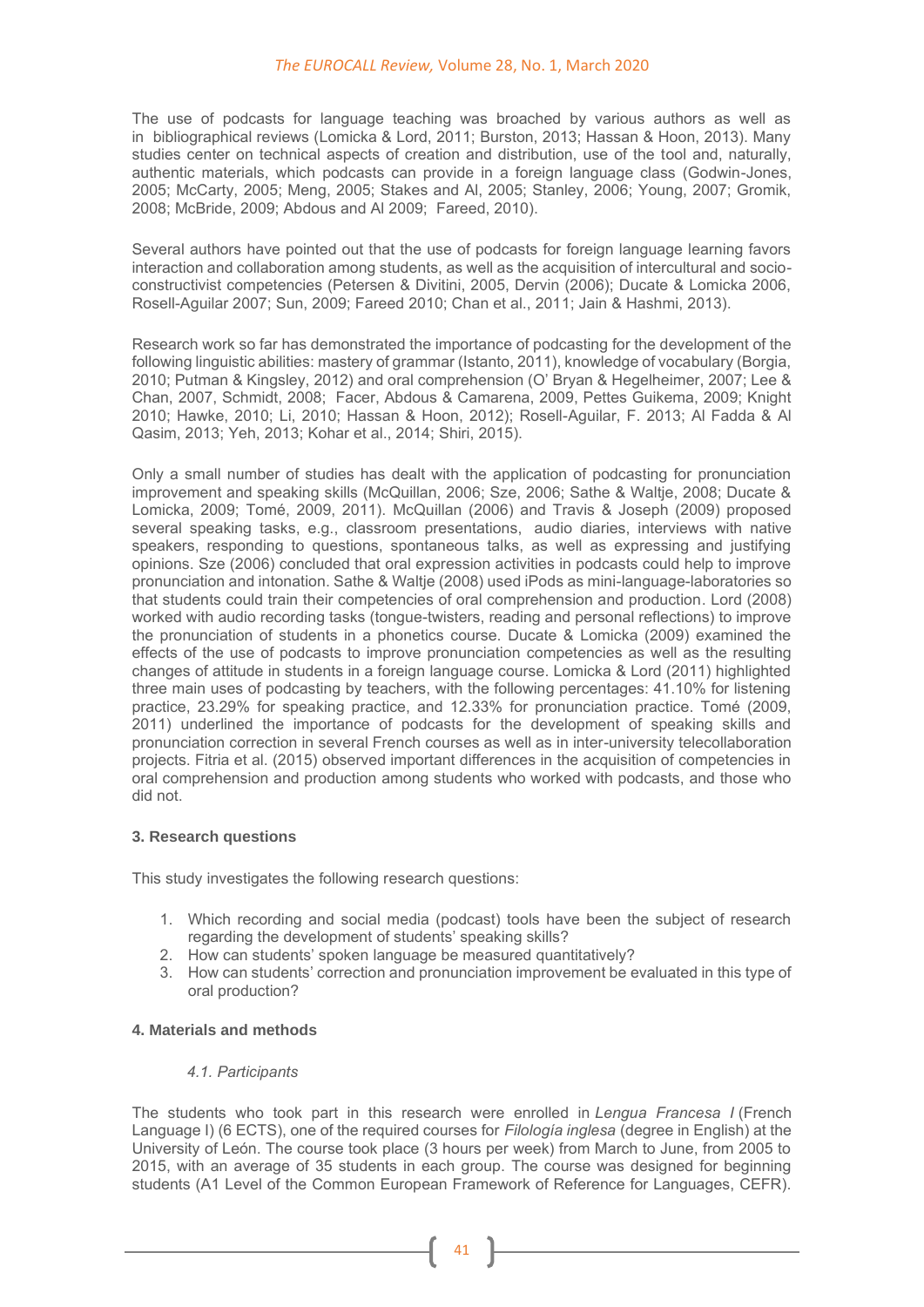#### *The EUROCALL Review,* Volume 28, No. 1, March 2020

The textbooks used were *Le Nouveau Taxi 1!* (Capelle & Menand, 2009) and *Cahier de prononciation française* (Duflot & Tomé, 2005). The syllabus can be consulted online in the bibliographical reference: *Guía docente de la asignatura Lengua Francesa I*. From 2005 to 2010 the students took part in two inter-university telecollaboration projects: the León-Grenoble project and the León-Lille exchange project.

## *4.2. Tools*

For the creation of podcasts and the recording of oral work three methods were proposed to the students, of which the first was especially recommended by the teacher: A) social networking apps for recording audios (*PodOmatic*, *Jamglue*, *Twaud.io*, *AudioBoo*, *Soundcloud*); B) telephone and mobile device apps for recording audios; C) PC and browser-based audio recorders (*Windows*, *Audacity*, *Freecorder*).

Each student's audio recordings were stored on easily-accesible online platforms or podcastsharing communities such as *Podomatic*, *AudioBoom* and *Soundcloud*. Each sequence of oral production was identifiable by a clear and concise title based on the teacher's designation: *Leçon 2 Exercice 1*; 2CO L5 E1 (= *Second correction Lesson 5 Exercise 1*); *Taxi Leçon 8*; *COL Sofia & Monica L3 E1* (= *Pairwork students Sofía and Mónica Lesson 3 Exercise 1*); *Echauffement Estefanía* ; *TL20 Avec EA, AC et E Final* (= *Taxi Lesson 20 with vocal warm-up, autocorrection and final warm-up*). Figure 1 (see Appendix C) shows a unit of speech recording in a student podcast.

When selecting and testing platforms and social networks for podcasting the following criteria were stipulated:

- Integrated microphone for the recording of audio sequences.
- Ease of publication of students' speech recordings.
- Space for storing each student's work, which constituted their work for oral evaluation.
- Easy and dynamic access to podcasts by teacher and students.
- Possibility for the learner to decide if a podcast was public or private.
- Enhanced collaboration among students (mutual listening, comments, corrections and ioint creations).

Between 2005 and 2015 the following podcasting tools were tested:

*Podomatic* is a website for audio blogs which allows the recording of podcasts accompanied by written messages; it combines a Web microphone and an editing and publishing system like the ones found on blogs. An example is the *Audio Notebook FLE 2005-06 [\(http://campus6.podomatic.com](http://campus6.podomatic.com/)*), an audio blog by the 2005-2006 French class, which represents the first podcasts of spoken language in history within an educational context of language learning.

*The content management system (CMS) Loudblog* was used to manage *the Audio Blog – FLE Virtual Campus*, installed on the León University server from 2005 to 2009. Each written message could be accompanied by an audio file, the "comments" function making it possible to deposit audio files with the voices of the students.

*UStream* is a live video broadcasting community, which makes the retransmission of video sequences possible using a simple webcam*.* This tool was used to link remote students within the framework of a telecollaboration project (*Projet León – Grenoble*) as well as to record video sequences of the teaching activities that the students carried out in the computer room [\(http://www.ustream.tv/ campus\)](http://www.ustream.tv/%E2%80%8Bcampus).

*Voxopop* is a social network which allows the creation of audio conversations in talkgroups. From 2009 to 2011 the students recorded comments and exchanged ideas on current affairs within the framework of speaking tasks proposed by the teacher. They are still available online in the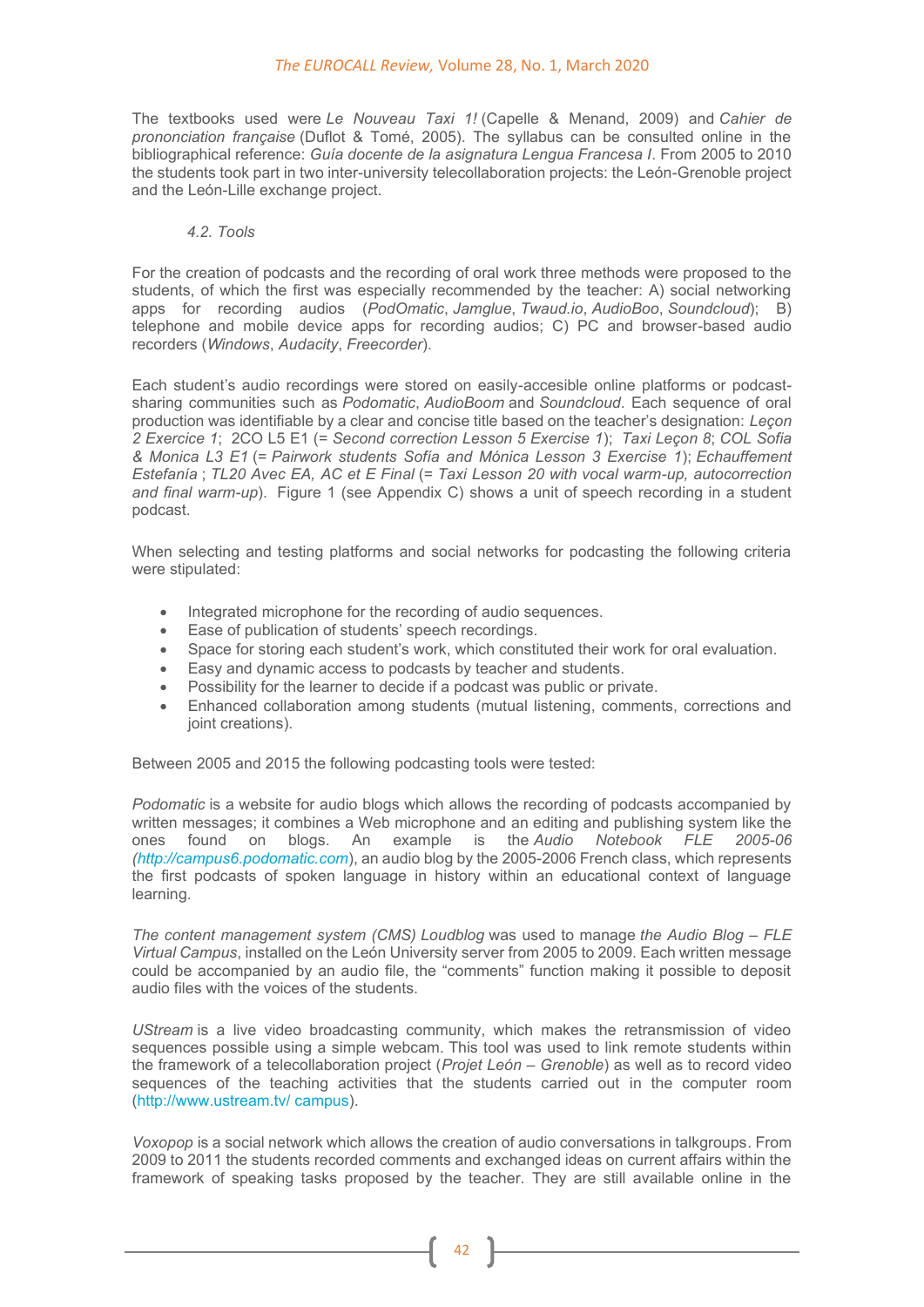group *Echanger en Français* [\(http://www.voxopop.com/group/ea0b3f69-f674-4716-bbe2](http://www.voxopop.com/group/ea0b3f69-f674-4716-bbe2-d6d9eceb2e2c) [d6d9eceb2e2c\)](http://www.voxopop.com/group/ea0b3f69-f674-4716-bbe2-d6d9eceb2e2c).

The audio-sharing platforms *Jamglue*, *Twaud.io, AudioBoom*, *Soundcloud*, and *Chirbit* were the most powerful tools in our projects for speaking skills and pronunciation correction. These social networks include a microphone and webcam, a publishing interface and dynamic audio readings. They also make it possible to store students' audio work in an authentic, easily consultable sound book on the Internet. Such platforms take part in the communicative force of the current Web, but at the same time run the risk of disappearing or closing, as was the case with *Jamglue* and *Twaud.io.* Table 1 shows the history of the use of these podcast hosting services for the period 2007 to 2015.

Students' podcasts and audio recordings are available online at *Oral FLE Prononciation*, a data base containing the speech recordings of learners of French as a foreign language who belong to the *Projet FLENET* of the University of León. Under the heading *Audio-visual files – weblogs, podcast and networks*, each school year's podcasts, organized into files, can be consulted as a whole (for example: *EtuPodcasts2014*), or individually by selecting recordings including vocal warm-ups, reinforcement activities, autocorrections, drama activities or collaborative student correction.

## *4.3. Tasks for oral production and pronunciation correction*

From 2005 to 2009 the teachers and tutors (telecollaboration projects) prepared teaching tasks which fostered speaking and the recording of audio sequences. These tasks were varied: a presentation of the students themselves or their city/region; CybeRallyes (Webquests) on cultural discoveries in France; discoveries of web tools; exercises on opposing phonemes; reading aloud; exercises related to the correction of pronunciation and collaborative drama activities (see Tomé, 2009, 2011).

Between 2010 and 2015, the teacher proposed a work scheme in which the learner had to record the following tasks and exercises:

- Listening, repeating or reading of exercises from the *Cahier de prononciation française* Duflot & Tomé, 2005) or the textbook *Le Nouveau Taxi 1!*
- Application of reinforcement strategies and articulatory practice related to problematic phonemes for Spanish speakers.
- Learners had to proceed to a second or third repetition after tutoring and assessment by the teacher, using techniques of vocal warm-up and reinforcement related to the highlighted errors. The students had to prepare these recordings starting with vocal training, discovered errors and comments received which they had to write in their notebook or written evaluation.
- Optional creations related to song recordings, reading, drama activities, etc. in which the student had to apply the methods and strategies of pronunciation correction proposed in class (warm-up, self-correction, articulatory effort, etc.).
- Collaborative recordings among learners, which could be of two types: A) help or tutorial for a student experiencing difficulties: the tutor indicated errors as well as reinforcement activities and techniques which the learner had to repeat or correct; B) creative speech such as described previously.

For practice on pronunciation correction various methods by the teacher (explicit correction, recasts, clarification requests, metalinguistic feedback, elicitation, repetition) and by the learner (repetition, incorporation, self-correction, peer correction), and techniques for phonetic correction such as repetitions, reinforcement activities, vocal warm-up, linguistic indications, drama activities, self-correction, collaborative correction between pairs, etc. were drawn from the works of Fox (1979), Lyster & Ranta (1997), Callamand (1981), Murphy (1991), Morris (2005), Engwall & Bälter (2007) and Lauret (2007).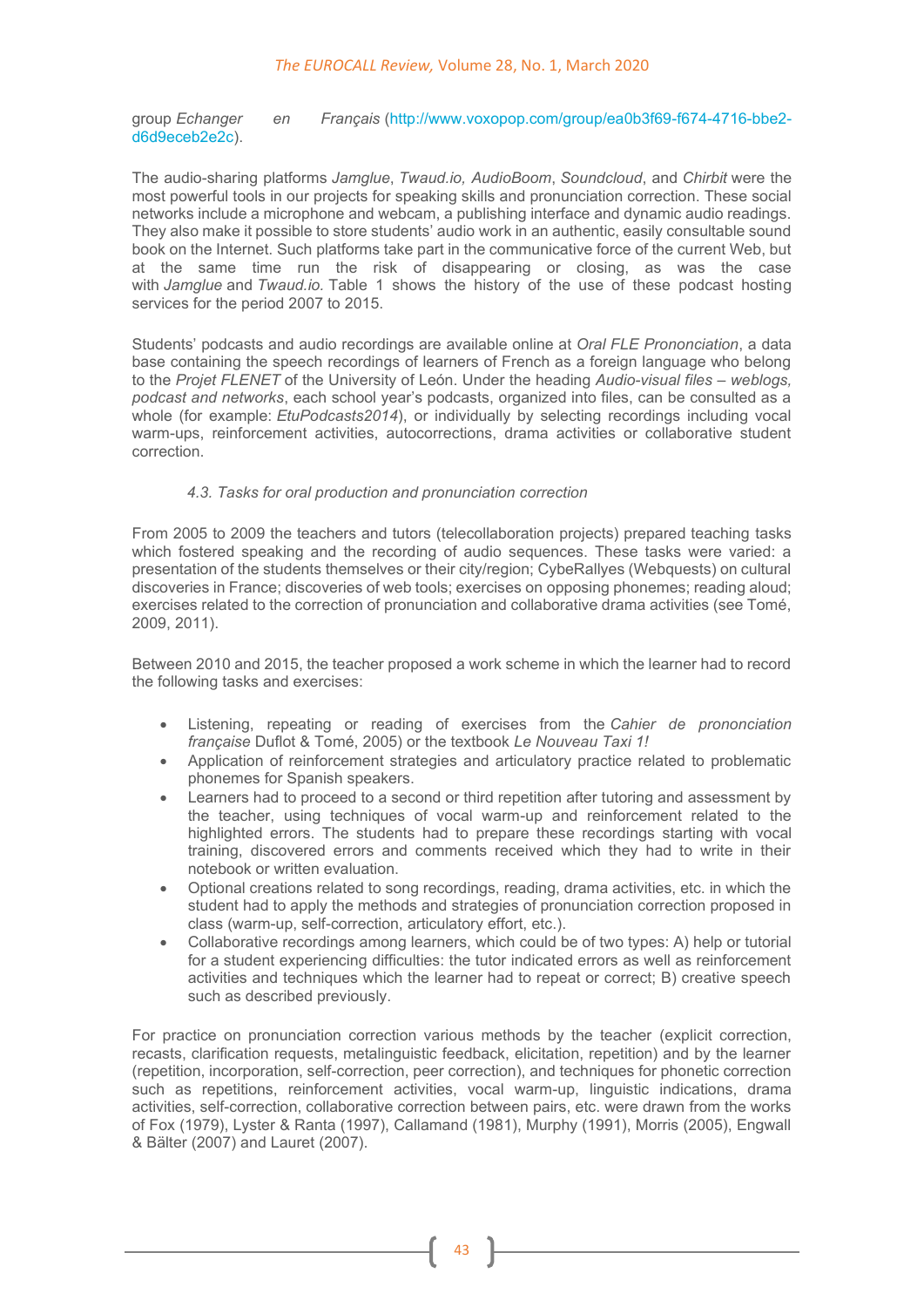## *The EUROCALL Review,* Volume 28, No. 1, March 2020

The fundamental errors of Spanish FFL learners are related to supra-segmental factors (rhythm and intonation), as well as to articulatory difficulties, represented by the phonemes [y], /OE/ and the nasal vowels, semi-consonants, the consonants [v], [z], [R] and palatal fricatives which correspond to the written forms "ch" and"j" (Tomé, 1994). When teaching pronunciation to beginners, a simplified and non-normative vowel system was used (Companys, 1981; Leon, 1964; Wioland, 1991; Tomé, 1994).

## *4.4. Questionnaires*

Different types of questionnaires were employed. These were improved and modified between 2005 and 2015. A summary of the models used follows:

- Questionnaire on student ICT competencies and the discovery of podcasting tools in the 'French as a foreign language' class. See Appendix A: *Questionnaire: ICT Skills and Podcasting*
- Questionnaire on the opinion of the students regarding tools, tasks and methods used, as well as their perception of the correction and improvement of their pronunciation. See Appendix B: *Questionnaire: Pronunciation*
- Self-report questionnaire to measure the time devoted to oral production by each learner. It was divided into two parts: A) oral production – timetable in the classroom, where oral interventions by the learner during class hours (answers, reading, consultations, etc.) were assessed. B) Spoken language – audio recordings – podcasts. In this case the time estimated for the preparation of the audio recordings as well as the actual time of verifiable speech in podcasts by each student was assessed. The learner was expected to note the estimated duration (minutes, seconds) of their spoken language by completing the different boxes referring to weeks and months in the self-report questionnaire. See: Appendix C: *Self-report questionnaire on the Student's Spoken Language*

#### *4.5. Legal aspects*

In order to guarantee the various student rights in the use of podcast hosting services and social networks the teacher proposed a Charter or Convention, to be signed by students, in which the following points were specified:

- Dangers, rights and obligations when taking part in a social network.
- Risks and rights with respect to the recording of podcasts in public sites.
- Awareness of the use of social media in an educational context.
- Exclusive use of audio files for teaching or research purposes by the teacher.

#### **5. Results**

#### *5.1. Use of podcasts*

Table 1, *A History of Podcasts Used in the Research*, lists podcasts and social media used between 2005 to 2015. All these tools enabled the authors to suitably carry out the various teaching tasks as well as the work scheme of spoken language and pronunciation correction. The platforms *Jamglue* and *Twaud.io* closed down, and *AudioBoom* did not allow accessing podcasts publicly in 2015, so that the teacher recommended using *SoundCloud* and *Chirbit*.

According to the selection criteria listed in section 3.2. we regard the following podcasts as the most effective and powerful: 1. *AudioBoom,* 2. *SoundCloud,* 3. *Twad.io.* Those most used by learners were: 1. *AudioBoom*, 2. *Twad.io,* 3. *Jamglue*.

The assessment of podcasts by students was positive, both with respect to their use and to the questionnaires proposed. They considered these tools to be easy to use, lively and helpful to them as regards speaking and pronunciation improvement.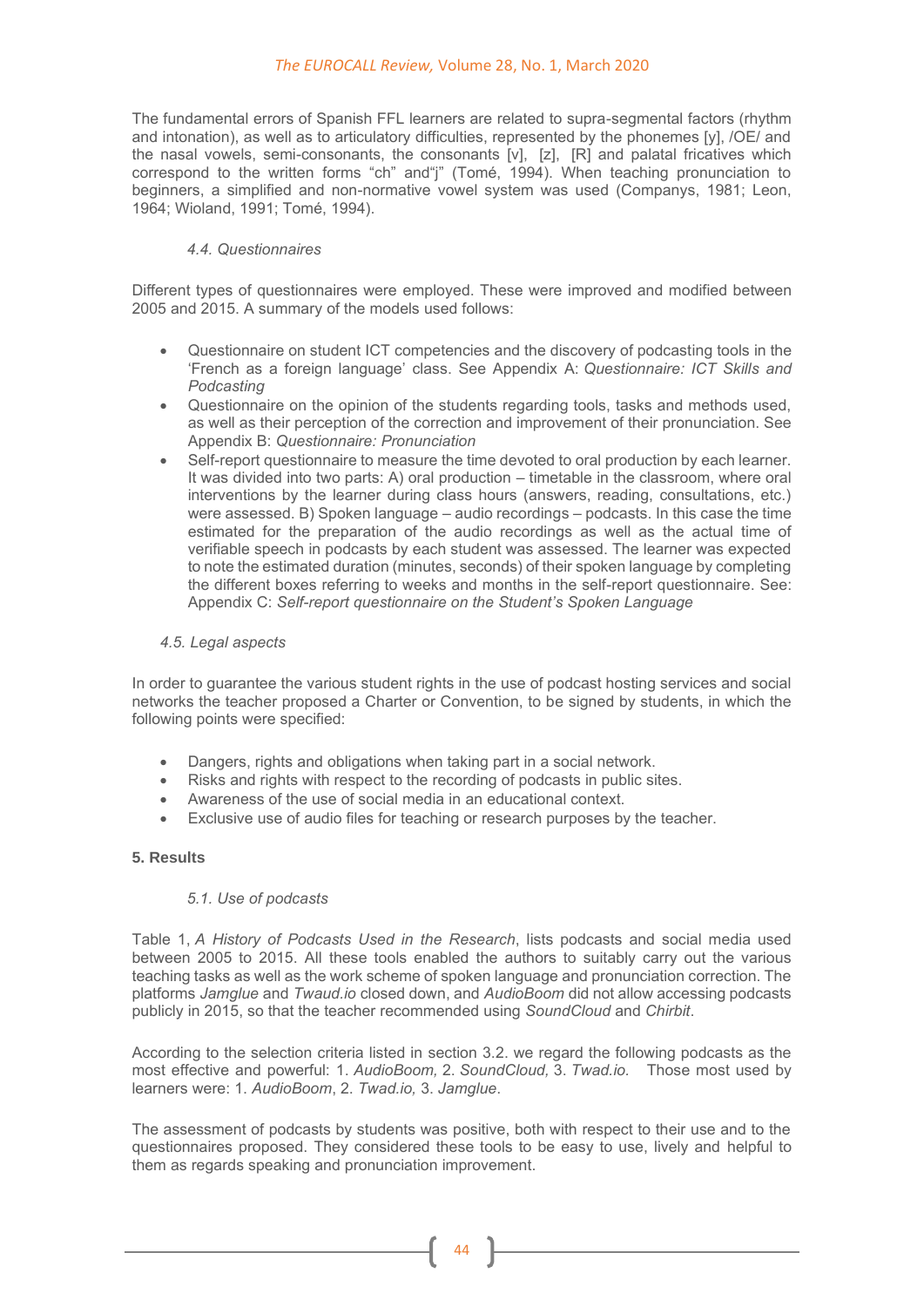|                  | $2005 -$<br>2007      | $2007 -$<br>2009                      | 2009-<br>2011                         | 2011-2013               | 2013-2015                          |
|------------------|-----------------------|---------------------------------------|---------------------------------------|-------------------------|------------------------------------|
| Podcast<br>media | Podomatic<br>Loudblog | Jamglue<br><b>UStream</b><br>Loudblog | Twaud.io<br>Voxopop<br><b>UStream</b> | AudioBoom<br>SoundCloud | AudioBoom<br>Chirbit<br>SoundCloud |
| Most efficient   | Podomatic             | Jamglue                               | Twaud.jo                              | AudioBoom               | SoundCloud                         |
| Most used        | Podomatic             | Jamglue                               | Twaud.jo<br>AudioBoom                 |                         | Column 6<br>Value 3                |
| Assessment       | Positive              | Positive                              | Positive                              | Positive                | AudioBoom                          |

**Table 1.** A History of podcasts used in the research.

## *5.2. Quantification of oral production*

Podcasts can contribute to the development of spoken language when using teaching tasks which are effective and conceived for this purpose. But what was determining in our research was the possibility of measuring the time allotted to spoken language by FFL learners utilizing podcasts. Each audio sequence recorded by the student is of a precise duration visible on the interface of the various podcasting platforms. By tallying the duration of each podcast the teacher or learner can sum up the total time of spoken language at any given moment or at the end of the school year.

To be able to measure the entirety of each learner's spoken language two criteria were used:

- 1. The actual time of the recordings, verifiable with the duration of the student's audio files or podcasts.
- 2. A self-report questionnaire on spoken language by each of the students, in which they took note of estimated duration of speech in the classroom, preparation time for tasks and exercises, as well as the actual speech posted in the podcasts.

In Table 2, *Quantification of Oral Production*, the percentages and averages of speech by learners are presented for the period 2010 – 2015, which corresponds to the application of the work scheme described in section 3.3.

- Number of recordings or podcasts (average duration: 1 to 2 minutes).
- Average of actual time in minutes by the student, verifiable by the duration of the audio recordings.
- Average in minutes estimated by each student, according to the self-report questionnaire.
- Assessment of this spoken language by learners for the improvement and correction of pronunciation.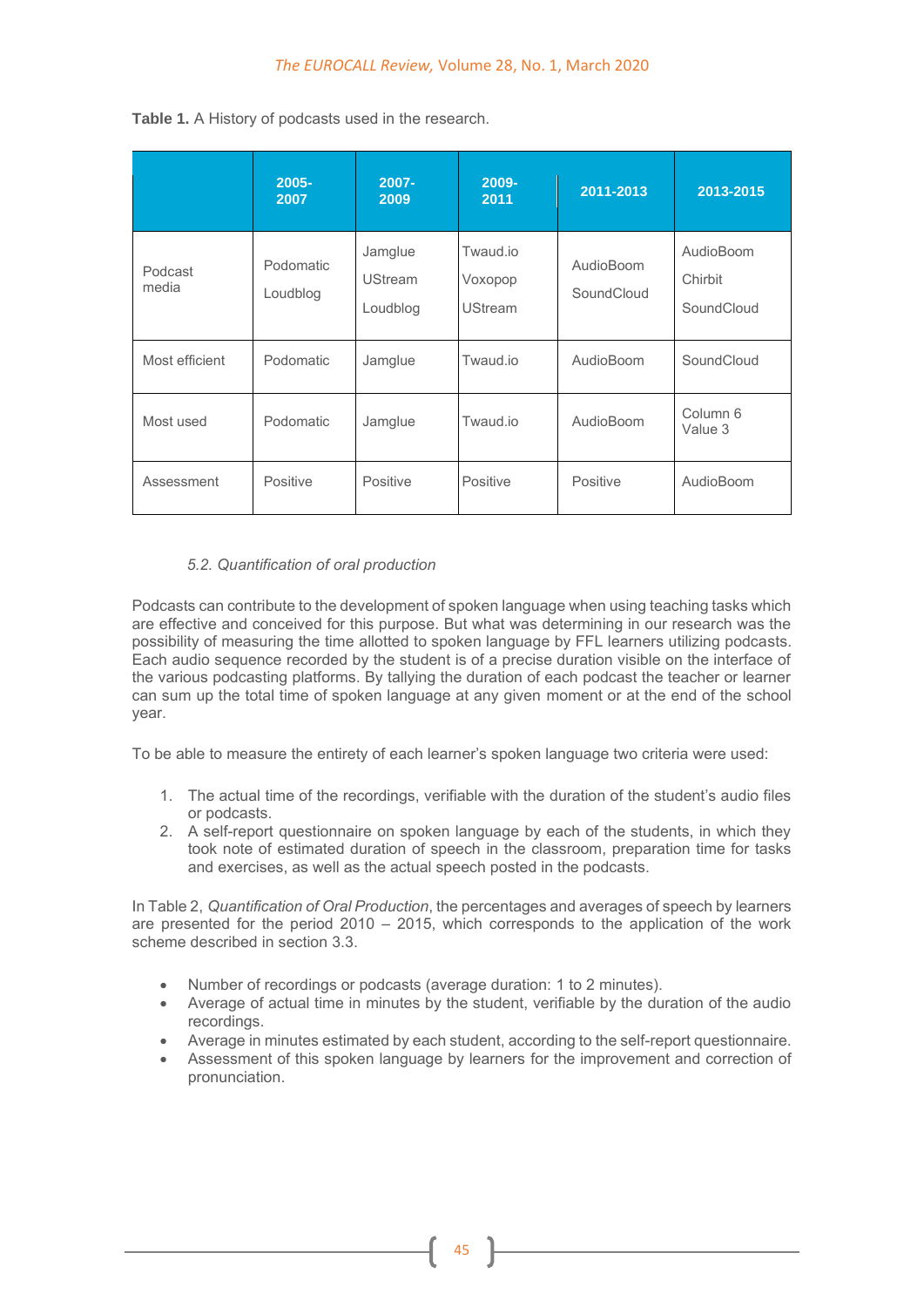|             | $2010 -$  | $2011 -$  | $2012 -$ | $2013 -$ | $2014 -$ |
|-------------|-----------|-----------|----------|----------|----------|
|             | 2011      | 2012      | 2013     | 2014     | 2015     |
| Oral        | $40 - 50$ | 45-55     | 45-55    | 55-65    | 50-50    |
| Production  | podcasts  | podcasts  | podcasts | podcasts | podcasts |
| Actual time | 45-55     | $55 - 65$ | 55-65    | 65-75    | 60-70    |
|             | minutes   | minutes   | minutes  | minutes  | minutes  |
| Estimated   | 135-145   | 140-150   | 140-150  | 155-165  | 150-160  |
| time        | minutes   | minutes   | minutes  | minutes  | minutes  |
| Assessment  | Positive  | Positive  | Positive | Positive | Positive |

## **Table 2.** Quantification of oral production.

#### *5.3. Assessment of oral production*

In order to be able to also assess the qualitative aspects of the entirety of each learner's speech the various criteria and indicators present in the audio recordings were taken into account. These indicators, related to the practice of pronunciation correction, were as follows:

- 1. Repetitions supervised by the teacher or tutor. When the learner is required to repeat a recording, he needs to locate the error, reflect on it and proceed to drills. The new recording can then be accompanied by a vocal warm-up or reinforcement exercises. It is noteworthy that these supervised repetitions led to an improvement of articulation issues as well as the acquisition of correct pronunciation.
- 2. Self-reflection by the learner in the discovery of articulatory difficulties and pronunciation errors. The teacher indicates an exercise or sequence in which the learner must find pronunciation mistakes and write them in a notebook or written evaluation. Particularly, those passages of the audio recording which contain autocorrections reveal this factor, and are determining elements in the improvement and correction of pronunciation.
- 3. Application of correction methods and techniques autonomously or collaboratively. Listening to students' podcasts makes it possible to observe the articulatory effort put into practice in successive repetitions of a phoneme, word or sentence, in exaggeration or reinforcement of a phoneme, noises or onomatopoeias, drills with vocal warm-up or drama activities. All these indicators thus constitute both elements of improvement and correction.
- 4. Collaborative correction among students. Recordings where students have helped each other imply prior preparation and reflection, the application of effective correction strategies, as well as simulation of interaction between teacher (tutor) and learner. When students produce this kind of recording they are normally able to improve phonetic errors and acquire correct pronunciation.

Table 3, *Indicators of Improvement of Pronunciation*, presents the percentages and averages by student of the various indicators or factors of improvement and pronunciation correction for the period 2010 and 2015. As described in section 3.3., a more homogeneous and exhaustive work scheme for correction of pronunciation was developed here.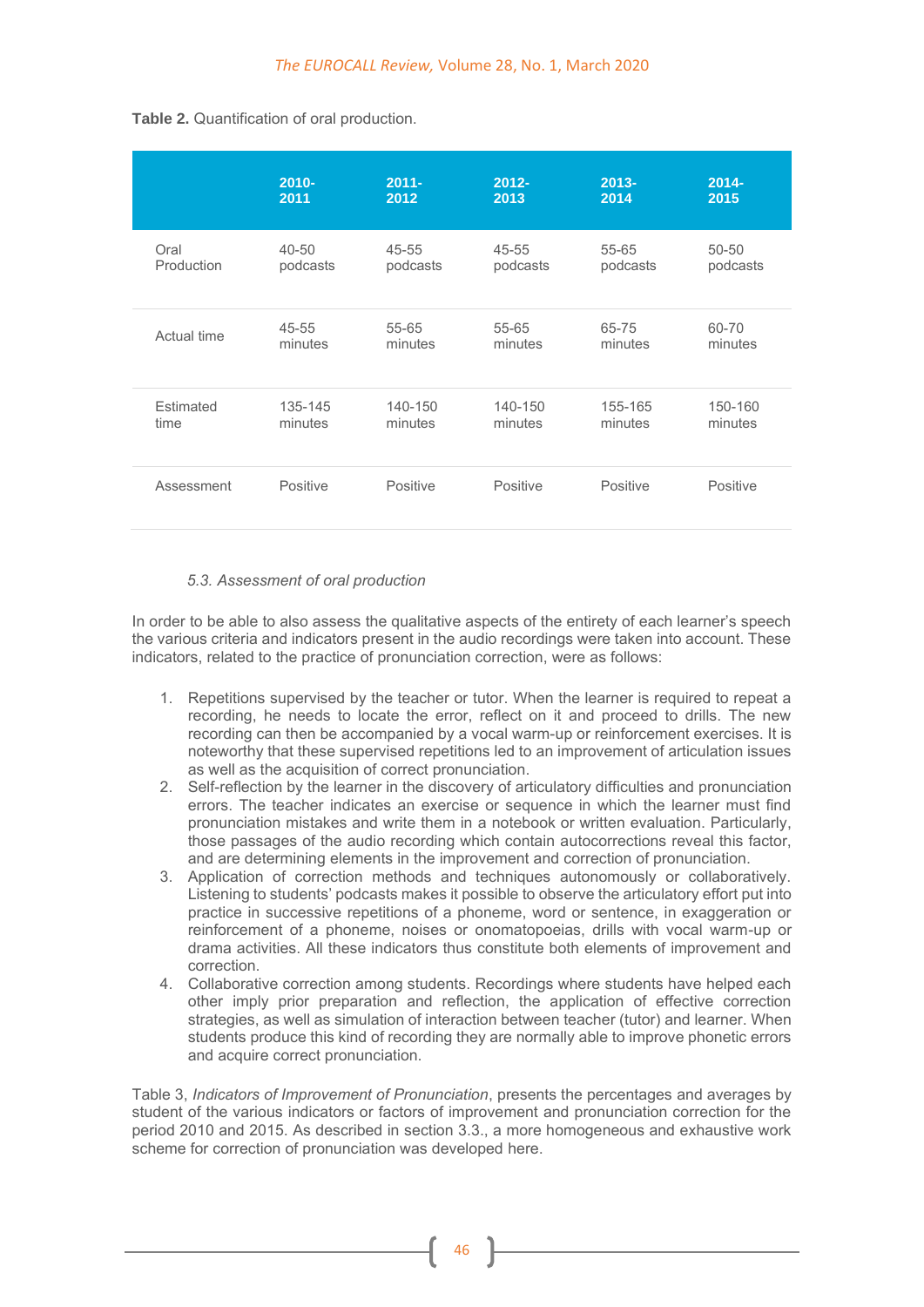|                                         | $2010 -$<br>2011      | $2011 -$<br>2012      | $2012 -$<br>2013      | $2013 -$<br>2014      | $2014 -$<br>2015      |
|-----------------------------------------|-----------------------|-----------------------|-----------------------|-----------------------|-----------------------|
| Vocal<br>warm-up                        | $20 - 30$<br>podcasts | $20 - 30$<br>podcasts | $25 - 35$<br>podcasts | $30 - 40$<br>podcasts | $30 - 40$<br>podcasts |
| Reinforcement                           | $30 - 40$<br>podcasts | $30 - 40$<br>podcasts | $35 - 45$<br>podcasts | $30 - 40$<br>podcasts | $30 - 40$<br>podcasts |
| Self-correction                         | $10 - 20$<br>podcasts | $10 - 20$<br>podcasts | $15 - 25$<br>podcasts | $10 - 20$<br>podcasts | $15 - 25$<br>podcasts |
| Shouts,<br>noises, songs                | $5 - 10$<br>podcasts  | $5 - 15$<br>podcasts  | $5 - 15$<br>podcasts  | $10 - 20$<br>podcasts | $5 - 15$<br>podcasts  |
| Drama<br>activities in<br>collaboration | $15 - 25$<br>podcasts | $15 - 25$<br>podcasts | $20 - 30$<br>podcasts | $20 - 30$<br>podcasts | $15 - 25$<br>podcasts |

**Table 3.** Indicators of pronunciation improvement.

In the questionnaires, students indicated their preferences regarding the utility and effectiveness of these methods. As they could select a maximum of 3 in order of importance, the following classification was obtained: 1. reinforcement activities; 2. shouts, noises, songs; 3. drama activities, collaborations.

When these indicators or factors of improvement and correction are part of the learners' audio recordings we have qualitative indications for the evaluation of oral production. The process of pronunciation correction thus achieves its goals and enriches the students' learning experience because they will be able to apply these tools and methods to other courses, tasks and situations of real communication. As observed in the results of the questionnaire on pronunciation, the learners recognized having discovered methods and strategies to correct their own pronunciation, as well as being able to apply them or teach them if they one day became foreign language teachers or professors.

## **6. Discussion**

From 2005 to 2015 we used several audio recording tools provided by various podcasting platforms. The students easily adapted to their functions/functionalities and were able to carry out the various speaking tasks proposed by the teacher without problems. Most appreciated were the advantages of a web recorder as well as a system of immediate publication of audio sequences. The podcasts of each student were stored in the same easily-accessible space, as an aid for tutoring by the teacher, as well as collaboration among learners.

The experiment with the podcasts was thus positive both for students as well as for the teacher, but we were also conscious of certain risks and limitations related to the situation. If a podcasting platform closed or changed its policy of exemption from payment, work could have been lost and it would have had to have been redone in another web space. This occurred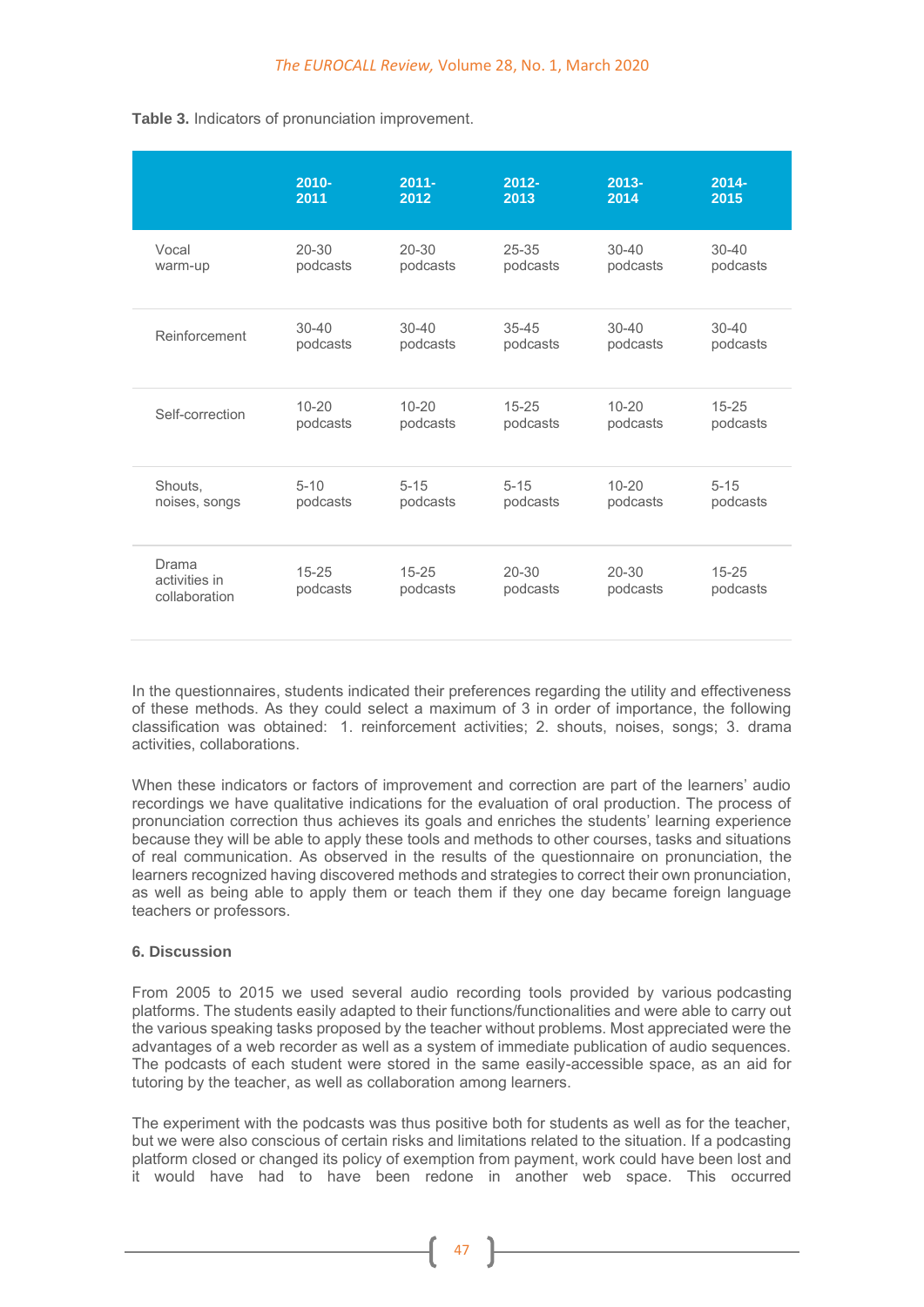with *Jamglue* and *Twaud.io*, but fortunately only after the work assigned had been completed and evaluated. Learners were therefore advised to make a back-up copy of their audio recordings. Other risks were in relation to the implicit legal aspects regarding the use of social networks and the public character of podcasts. In order to protect students' rights they were suitably informed by a Charter or Convention, and the teacher often advised them to preserve their anonymity by avoiding the use of names or photographs which might identify them.

There are no known studies on the quantification of spoken language in foreign language courses, either in the classroom or with an ICT teaching device. This first attempt is, however, incomplete because, although we could measure the actual duration of the podcasts, the total time devoted to spoken language is an estimate based on a self-report questionnaire. The learners presented an approximation of preparation and speaking practice time necessary before recording their work. But it is very difficult to keep track of time spent speaking in the classroom or at home. It would be necessary to make a sophisticated measuring device available to each learner, such as a stopwatch or speech calculator which saves recordings; but for the time being the technical or human means to set up such a device are not available.

The qualitative evaluation of oral production was based on indicators or factors of improvement of pronunciation, which can be observed in the students' audio recordings. Five indicators were taken into account (1. vocal warm-up; 2. reinforcement activities; 3. autocorrection; 4. shouts or songs; 5. drama activities), though we are aware that there are other methods and criteria to evaluate the improvements of linguistic abilities in foreign language learning (see: North, 1993; Bachman & Palmer, 1996; Puren, 2001; Pekarek Doeler, 2009; Huver & Springer, 2011). In addition, obtaining the students' opinion by means of questionnaires is not very reliable and oftentimes subjective. Like the majority of the tests for competency assessment, our proposal is imperfect, but it takes into account verifiable indicators in the podcasts. The improvement of pronunciation noticeable in the recordings is also subject to certain limitations. Conceivably the learner, pronouncing phonemes and words correctly in a podcast, could make mistakes in other communication or learning situations. We cannot be sure that those methods of phonetic correction put into practice by the student are applied in other contexts, even if they are recorded in a podcast. Nevertheless, we believe that exercising attention and increasing awareness is essential to detecting and eliminating pronunciation errors.

The speech recordings collected in the podcasts are thus fundamental since they are always available in a digital file that can be listened to several times to identify errors, encourage reflection and apply techniques to improve the pronunciation (warm-up, reinforcement, autocorrection, drama activities). In the past, speech was transitory within the framework of the classroom, even if occasionally it could be collected in the form of written notes, or take place in the language laboratory, where it was recorded in an audio cassette that was not normally kept. Nowadays, podcasts make it possible to deploy at will all this teaching potential both for teacher and learner.

## **7. Conclusions**

One of the objectives of our research was the development of oral production using tools, tasks and methods which increased and favored students' speech. The podcasts used contributed greatly to this purpose thanks to their flexibility and effectiveness when recording the learners' voices. Speaking practice was thus more easily integrated into the French foreign language course (FFL), and a more balanced distribution in the exercise of written and oral competencies could be established.

Thanks to the podcasts we could carry out a true quantification of students' speech, which was accompanied by an estimate collected in the form of a self-report questionnaire which measured spoken language at home. Future research will have to improve this second step in order to bring us closer to an exhaustive quantification of the entirety of spoken language.

The qualitative evaluation of spoken language was based on five indicators or factors of improvement of pronunciation, which were observable in the students' audio recordings. It is still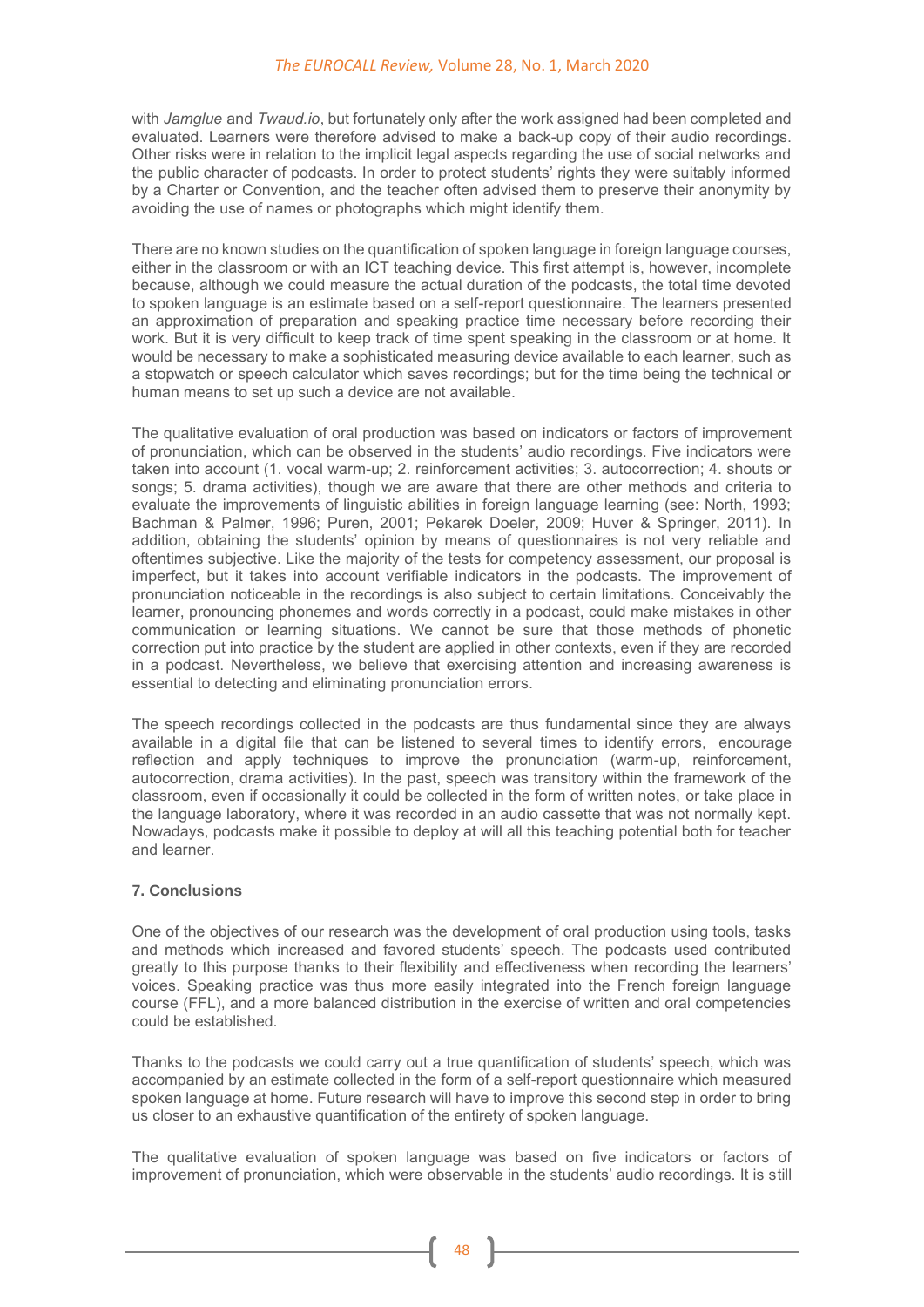#### *The EUROCALL Review,* Volume 28, No. 1, March 2020

necessary to improve and integrate other criteria to evaluate the acquisition of correct pronunciation. Furthermore, such assessment, somewhat elusive at times, can lead to several grounds for exploration with podcasts and audio recordings, not only for future research work and new teaching practices, but also for students in order to help them make decisive discoveries in their learning process.

#### **References**

Abdous, M., Camarena, M.M. & Facer, B.R. (2009). MALL Technology: Use of Academic Podcasting in the Foreign Language Classroom. *ReCALL*, 21(1), 76-95. Retrieved from [http://journals.cambridge.org/abstract\\_S0958344009000020.](http://journals.cambridge.org/abstract_S0958344009000020)

Al Fadda, H. & Al Qasim, H. (2013). From Call to Mall: The Effectiveness of Podcast on EFL Higher Education Students' Listening Comprehension, *English Language Teaching*, 6(9), 30-41. Retrieved from [http://www.ccsenet.org/journal/index.php/elt/article/view/29635/17574.](http://www.ccsenet.org/journal/index.php/elt/article/view/29635/17574)

Bachman, L. F., & Palmer, A. S. (1996). *Language testing in practice: Designing and developing useful language tests*. Oxford: Oxford University Press.

Borgia, L. (2010). Enhanced Vocabulary Podcasts Implementation In Fifth Grade Classrooms. *Reading Improvement*, 46(4), 263-72.

Burston, J. (2013). Mobile-assisted language learning: A selected annotated bibliography of implementation studies 1994-2012. *Language Learning & Technology*, 17(3), 157-225. Retrieved from [http://llt.msu.edu/issues/october2013/burston.pdf.](http://llt.msu.edu/issues/october2013/burston.pdf)

Callamand, M. (1981). *Méthodologie de l'enseignement de la prononciation*. Paris: Clé International.

Capelle, G. & Menand, R. (2009). *Le Nouveau Taxi ! 1. Méthode de français*. Paris: Hachette.

Companys, M. (1981). *Méthodologie de l'enseignement de la prononciation*. Paris: Clé International.

Dervin F. (2006). Podcasting demystified. *Language Magazine*, 30-31.

Ducate, L. & Lomicka, L. (2009). Podcasting: An Effective Tool for Honing Language Students'Pronunciation? *Language Learning & Technology*, 13(3), 66-86. Retrieved from [http://llt.msu.edu/vol13num3/ducatelomicka.pdf.](http://llt.msu.edu/vol13num3/ducatelomicka.pdf)

Duflot, C. & Tomé, M. (2005). *Cahier de prononciation française. Exercices pour les étudiants espagnols*. León: Universidad de León. Retrieved from [http://flenet.unileon.es/phon/cahier/.](http://flenet.unileon.es/phon/cahier/)

Engwall, O. & Balter, O. (2007). Pronunciation Feedback from Real and Virtual Language Teachers. *Computer Assisted Language Learning*, 20 (3), 235-262.

Facer, B., Abdous, M. & Camarena, M. (2009). The Impact of Academic Podcasting on Students: Learning Outcomes and Study Habits. In de Cassia Veiga Marriott, R. and Lupion Torres, P. (Eds.), *Handbook of Research on E-Learning Methodologies for Language Acquisition*. IRM Press: Cypertech Publishing. Retrieved from [http://biblio.uabcs.mx/html/libros/pdf/12/21.pdf.](http://biblio.uabcs.mx/html/libros/pdf/12/21.pdf)

Fareed, W. (2010). Affordances Analysis of an Audioblog and Suggestions for its Recruitment and Use in Oral Lessons. *International Journal of Instructional Technology and Distance Learning*. Retrieved from [http://itdl.org/Journal/Aug\\_10/article04.htm.](http://itdl.org/Journal/Aug_10/article04.htm)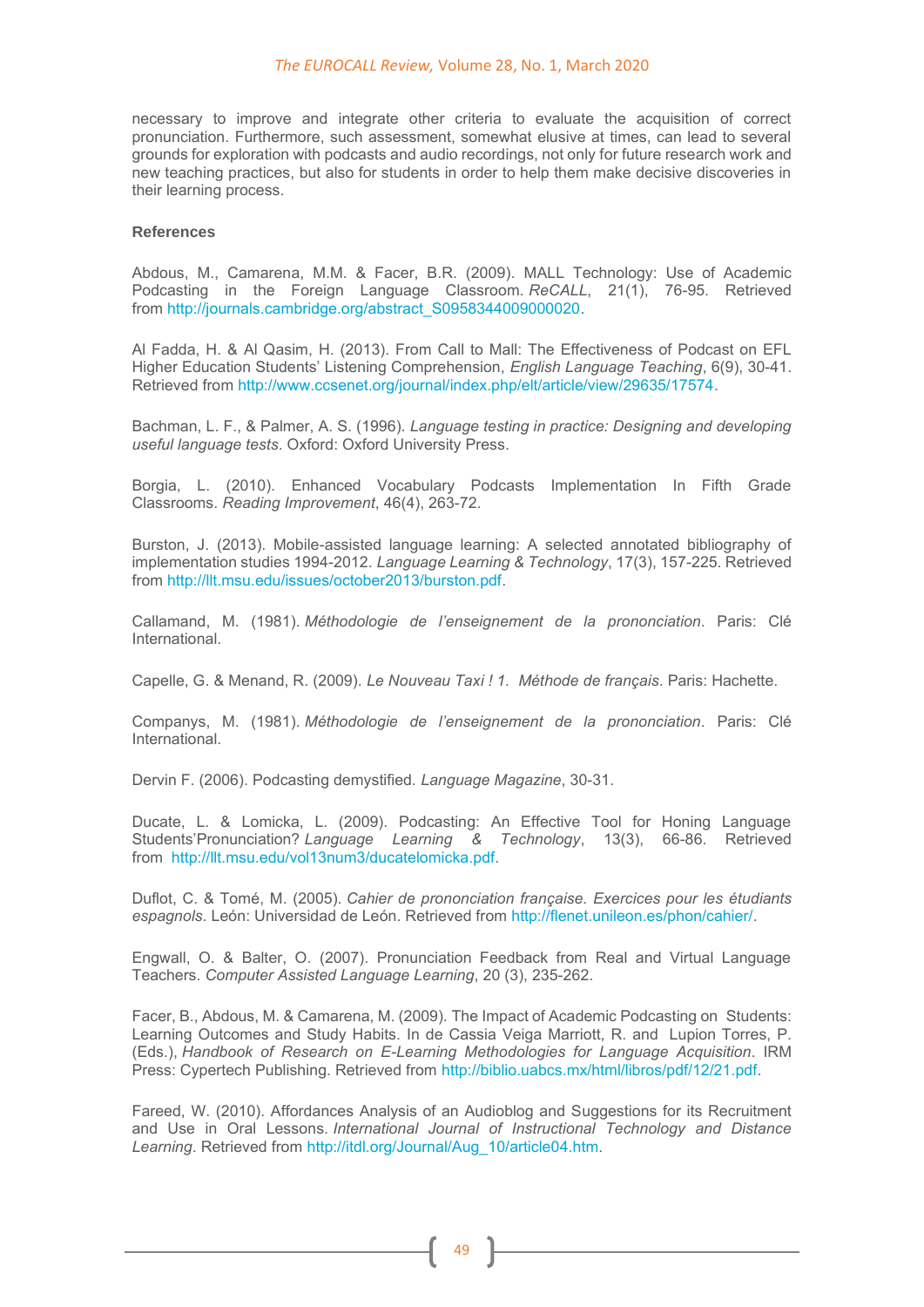Fitria, U., Vianty, M. & Petrus, I. (2015). Using podcast to improve students' listening and speaking achieved<br>achievements. Journal of english literacy education. 2 (1). Retrieved achievements. *Journal of english literacy education*, 2 (1). from [http://ejournal.unsri.ac.id/index.php/jenglish/article/viewFile/2218/1036.](http://ejournal.unsri.ac.id/index.php/jenglish/article/viewFile/2218/1036)

Godwin-Jones, R. (2005). Skype and Podcasting: Disruptive Technologies for Language<br>Learning Language Learning & Technology. 9(3). 9-12. Retrieved Learning. *Language* from [http://llt.msu.edu/vol9num3/pdf/emerging.pdf.](http://llt.msu.edu/vol9num3/pdf/emerging.pdf)

Gromik, N. (2008). EFL learner use of podcasting resources: A pilot study. *The JALT CALL Journal*, 4(2), 47–60.

Guía docente de la asignatura Lengua Francesa I de la Universidad de León; Código 00413010. Retrieved

from [https://guiadocente.unileon.es/docencia/guia\\_docent/doc/asignatura.php?assignatura=041](https://guiadocente.unileon.es/docencia/guia_docent/doc/asignatura.php?assignatura=0413010&any_academic=2013_14&idioma=cast&doc=N) [3010&any\\_academic=2013\\_14&idioma=cast&doc=N#](https://guiadocente.unileon.es/docencia/guia_docent/doc/asignatura.php?assignatura=0413010&any_academic=2013_14&idioma=cast&doc=N)

Hasan, M., & Hoon, T. (2012). ESL Learners" perception and attitudes towards the use of podcast in developing listening skills. *The English Teacher*, 41(2), 160-173. Retrieved from [http://www.melta.org.my/ET/2012/vol2/MELTA-11.pdf.](http://www.melta.org.my/ET/2012/vol2/MELTA-11.pdf)

Hasan, M. & Hoon, T. (2013). Podcast Applications in Language Learning: A Review of Recent<br>Studies. English Language Teaching. 6 (2). Retrieved Studies. *English* Language *Teaching*, 6 (2). from [http://www.ccsenet.org/journal/index.php/elt/article/viewFile/23820/15118.](http://www.ccsenet.org/journal/index.php/elt/article/viewFile/23820/15118)

Hawke, P. (2010). Using internet- sourced podcasts in independent listening courses: Legal and pedagogical implications. Jalt CALL Journal, 6(3), 219-234. Retrieved implications. *Jalt* CALL Journal, 6(3), 219-234. Retrieved from [http://journal.jaltcall.org/articles/6\\_3\\_Hawke.pdf.](http://journal.jaltcall.org/articles/6_3_Hawke.pdf)

Huver, E. & Springer, C. (2011). *L'évaluation en langues*. Paris: Didier.

Istanto, J. W. (2011). Pelangi Bahasa Indonesia podcast: what, why and how? *Electronic Journal of Foreign Language Teaching*, 8(1), 371-384.

Jain, S., & Hashmi, F. (2013). Advantages of podcasts in English language classroom. *Journal of Indian Research*, 1(2), 158-163. Retrieved from [http://mujournal.mewaruniversity.in/JIR2/23.pdf.](http://mujournal.mewaruniversity.in/JIR2/23.pdf)

Knight, R. (2010). Sounds for Study: Speech and Language Therapy Students: Use and Perception of Exercise Podcasts for Phonetics. *International Society for Exploring Teaching and Learning*, 22 (3), 269-276.

Kohar, E., Salam, U. & Sumarni (2014). Students' perception towards the use of podcast for Venerius and the use of podcast for the use of podcast for the use of podcast for the use of podcast for the use of podcast for the learning English, *Jurnal Pendidikan dan Pembelajaran*, 3(12). Retrieved from [http://jurnal.untan.ac.id/index.php/jpdpb/article/view/8501.](http://jurnal.untan.ac.id/index.php/jpdpb/article/view/8501)

Lauret, B. (2007). *Enseigner la prononciation: questions et outils*. Paris: Hachette.

Leon, P. & M. (1964). *Introduction à la phonétique corrective*. Paris: Hachette / Larousse.

Li, H. (2010). Using podcasts for learning English: perceptions of Hong Kong Secondary 6 ESL students. *Journal – Début: The undergraduate journal of languages, linguistics and area studies*, 1(2). Retrieved from [https://www.llas.ac.uk/resourcedownloads/3088/podcasting.pdf.](https://www.llas.ac.uk/resourcedownloads/3088/podcasting.pdf)

Lomicka, L., & Lord, G. (2011). Podcasting-past, present and future: Applications of academic podcasting in and out of the language classroom. In R. Fischer, B. Facer, M. Abdous, & P. Lafford (Eds.), *Academic podcasting and mobile assisted language learning: Applications and outcomes* (pp. 1-20). Hershey, PA: Information Science Reference.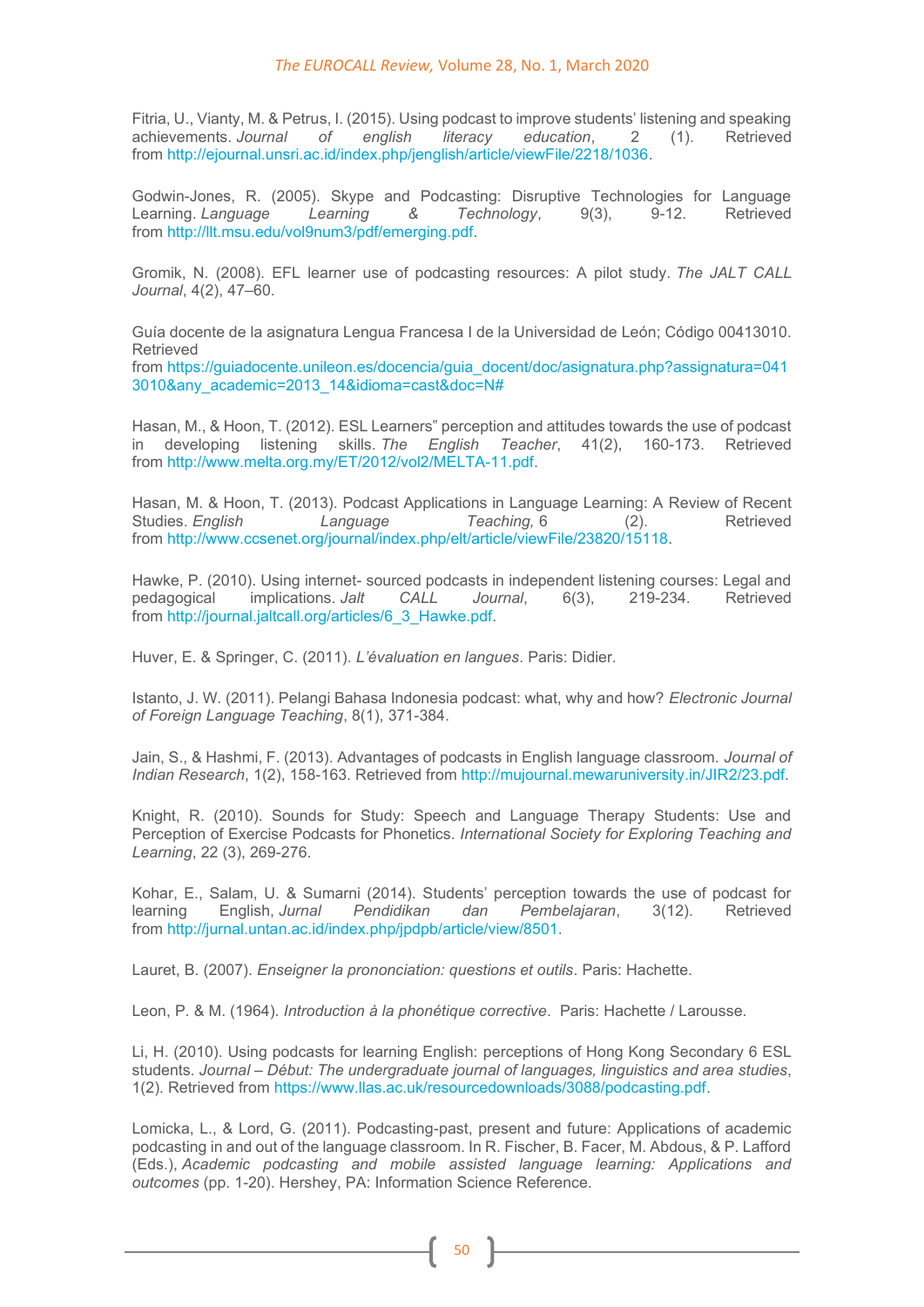Lord, G. (2008). Podcasting communities and second language pronunciation. *Foreign Language Annals*, 41(2), 364-379. Retrieved from [http://onlinelibrary.wiley.com/doi/10.1111/j.1944-](http://onlinelibrary.wiley.com/doi/10.1111/j.1944-9720.2008.tb03297.x/pdf) [9720.2008.tb03297.x/pdf.](http://onlinelibrary.wiley.com/doi/10.1111/j.1944-9720.2008.tb03297.x/pdf)

Lyster, R. & Ranta, L. (1997). Corrective feedback and learner uptake. *Studies in Second*  **Language Acquisition**, from [http://people.mcgill.ca/files/roy.lyster/Lyster\\_Ranta1997\\_SSLA.pdf.](http://people.mcgill.ca/files/roy.lyster/Lyster_Ranta1997_SSLA.pdf)

McBride, K. (2009). Podcasts and second language learning: Promoting listening comprehension and intercultural competence. In L. B. Abraham & L.Williams (Eds.), Electronic discourse in language learning and language teaching (pp. 153-167). Amsterdam: John Benjamins.

McCarty, S. (2005). Cultural, disciplinary and temporal contexts of e-Learning and English as a<br>Foreign [anguage, elearn Magazine: Research Papers, Retrieved Language. *eLearn* from [http://www.elearnmag.org/subpage.cfm?section=research&article=4-1.](http://www.elearnmag.org/subpage.cfm?section=research&article=4-1)

McQuillan, J. (2006). Language on the go: Tuning in to podcasting. *The International Journal of Foreign Language Teaching*, 2, 16-18.

Meng, P. (2005). *Podcasting & Vodcasting: a white paper, Definitions, discussions & implications*. University of Missouri IAT services.

Morris, F. (2005). Child to child interaction and corrective in a computer mediated L2 class. *Language Learning and Technology*, 9 (1), 29-45. Retrieved from [http://llt.msu.edu/vol9num1/morris/default.html.](http://llt.msu.edu/vol9num1/morris/default.html)

Murphy, J. (1991). Oral communication in TESOL: Integrating speaking, listening and pronunciation. *TESOL Quarterly*, 25 (1): 51–75.

North B. (1993). *Scales of language proficiency, A survey of some existing systems*. Conseil de l'Europe, monographie, Strasbourg.

O'Bryan, A., & Hegelheimer, V. (2007). Integrating CALL into the classroom: The role of podcasting in an ESL listening strategies course. *ReCALL*, 19(2), 162-180.

Pals, T., Randell, T. & Shawback, M. (2005). Podcasts: A Language Lab in Your Pocket. *Proceedings of the 13th Annual KOTESOL International Conference*, pp. 23-34. Retrieved from [http://ns2.kotesol.org/sites/default/files/pdf\\_publications/KOTESOL-](http://ns2.kotesol.org/sites/default/files/pdf_publications/KOTESOL-Proceeds2005web.pdf#page=23)[Proceeds2005web.pdf#page=23.](http://ns2.kotesol.org/sites/default/files/pdf_publications/KOTESOL-Proceeds2005web.pdf#page=23)

Pekarek Doeler, S. (2009). Démythifier les competences: vers une pratique écologique d'évaluation. In O. Galatanu, M. M. Pierrard, Michel & D. Van Raemdonck (eds), *Construction du sens et acquisition de la signification linguistique dans l'interaction*. (pp. 19-38) Bern : Peter Lang. Retrieved **from [http://gramm-](http://gramm-r.ulb.ac.be/fichiers/colloques/Nantes2007/PEKAREKDOEHLER.pdf)**

[r.ulb.ac.be/fichiers/colloques/Nantes2007/PEKAREKDOEHLER.pdf.](http://gramm-r.ulb.ac.be/fichiers/colloques/Nantes2007/PEKAREKDOEHLER.pdf)

Petersen, S.A. & Divitini, M. (2005) Language learning: from individual learners to communities. *Wireless and Mobile Technologies in Education*. Retrieved from [http://ieeexplore.ieee.org/stamp/stamp.jsp?tp=&arnumber=1579258.](http://ieeexplore.ieee.org/stamp/stamp.jsp?tp=&arnumber=1579258)

Pettes Guikema, J. (2009). Discourse analysis of podcasts in French: Implications for foreign language listening development. In L. B. Abraham & L. Williams (Eds.), *Electronic discourse in language learning and language teaching* (pp. 169-189). Amsterdam: John Benjamins.

Puren, C. (2001). La problématique de l'évaluation en didactique scolaire des langues. *Les langues modernes*, nº 2, pp. 12-29.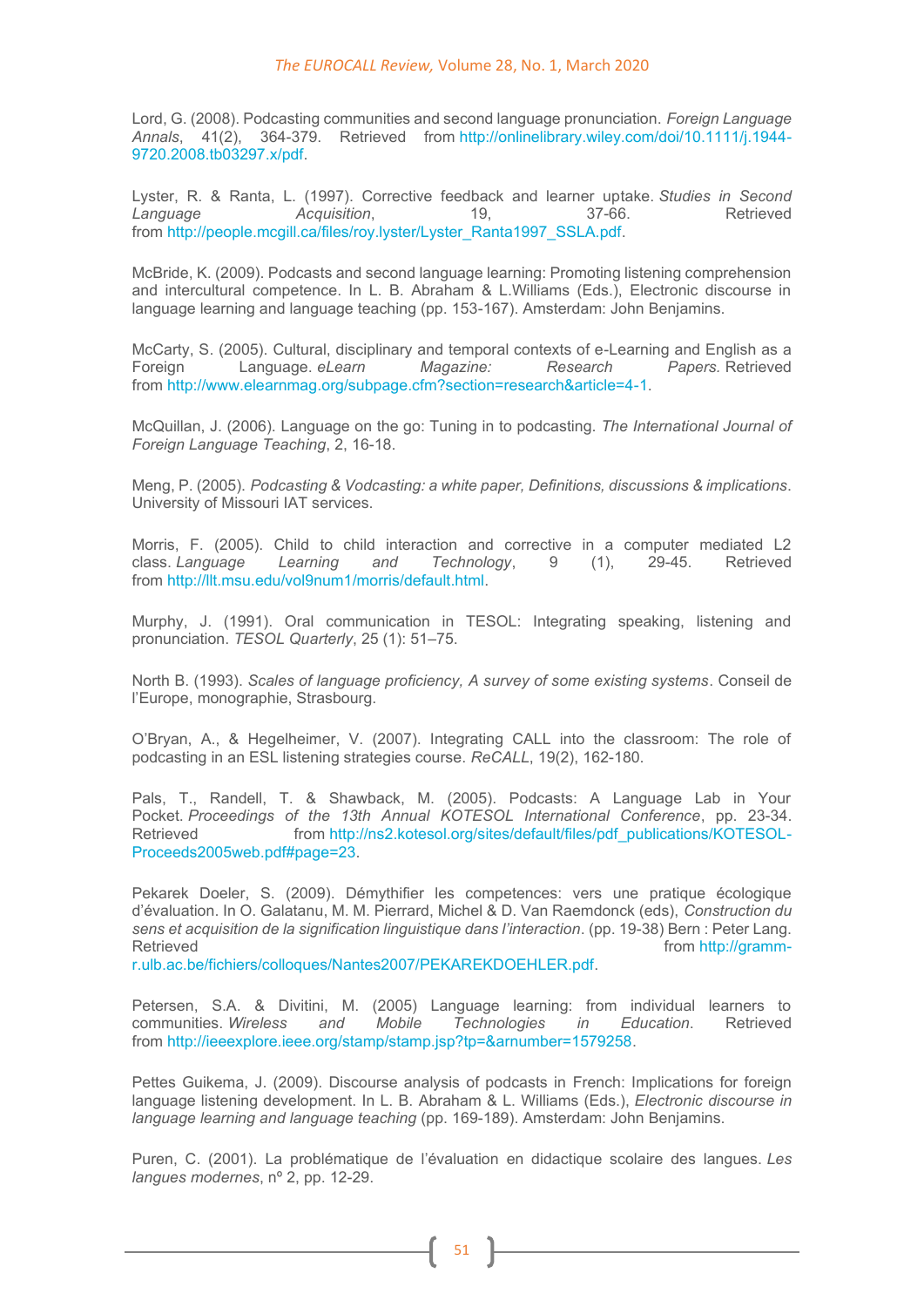Putman, S. M., & Kingsley, T. (2012). The Atoms Family: Using Podcasts to Enhance the Development of Science Vocabulary. *The Reading Teacher*, 63(2), 100-108.

Rosell-Aguilar, F. (2007). Top of the Pods – In Search of a Podcasting «Podagogy» for Language Learning. *Computer Assisted Language Learning*, 20 (5), 471-492. Retrieved from [http://students.kennesaw.edu/~ppeoples/Podcasting%20For%20Language%20Learning.p](http://students.kennesaw.edu/~ppeoples/Podcasting%20For%20Language%20Learning.pdf) [df.](http://students.kennesaw.edu/~ppeoples/Podcasting%20For%20Language%20Learning.pdf)

Rosell-Aguilar, F. (2013). Podcasting for language learning through iTunes U: The learner's<br>view. Language and Learning and S. Machnology. 17(3). 74–93. view. Language Learning & Technology, 17(3), Retrieved from [http://llt.msu.edu/issues/october2013/rosellaguilar.pdf.](http://llt.msu.edu/issues/october2013/rosellaguilar.pdf)

Sathe, N., & Waltje, J.R. (2008). The iPod project: A mobile mini-lab. *Journal of the Research Center for Educational Technology*, 4(2), 32–56.

Schmidt, J. (2008). Podcasting as a learning tool: German language and culture every day. *Unterrichtspraxis*, 41, 186-194.

Shiri, S. (2015). The Application of Podcasting as a Motivational Strategy to Iranian EFL Learners of English: A View toward Listening Comprehension. *Advances in Language and Literary Studies*, 6 (3). Retrieved from [http://www.journals.aiac.org.au/index.php/alls/article/view/1522.](http://www.journals.aiac.org.au/index.php/alls/article/view/1522)

Sun, Y. C. (2009). Voice blog: An exploratory study of language learning. *Language Learning & Technology*, 2(88-103). Retrieved from [http://llt.msu.edu/vol13num2/sun.pdf.](http://llt.msu.edu/vol13num2/sun.pdf)

Sze, P. (2006). Developing students' listening and speaking skills through ELT podcasts. *Education Journal*, 34, 115-134.

Tomé, M. (1994). *Fonética francesa para uso de estudiantes españoles*. León: Universidad de León.

Tomé, M. (2009). Productions orales, weblogs et projet de télécollaboration avec le web 2.0 pour l'enseignement du français (FLE). *Revue ALSIC*, vol. 12, pp. 90-108. Retrieved from [http://alsic.revues.org/index1279.html.](http://alsic.revues.org/index1279.html)

Tomé, M. (2011). Réseaux et médias sociaux sur internet pour l'apprentissage de la prononciation d'une langue étrangère. *International Journal of E-Learning & Distance Education*, vol. 25, No. 2. Retrieved from [http://www.jofde.ca/index.php/jde/article/view/724/1261.](http://www.jofde.ca/index.php/jde/article/view/724/1261)

Travis, P., & Joseph, F. (2009). Improving learners' speaking skills with podcasts. In M. Thomas (Ed.), *Handbook of research on Web 2.0 and second language learning* (pp. 313-330). Hershey, PA: Information Science Reference.

Wioland, F. (1991). *Prononcer les mots du français.* Paris: Hachette.

Yeh, C. (2013). An Investigation of a Podcast Learning Project for Extensive Listening. *Language Education in Asia*, Vol. 4, 2.

Young, D. J. (2007). IPods, MP3 players and podcasts for FL learning: Current practices and future considerations. *NECTFL Review*, 60, 39-49.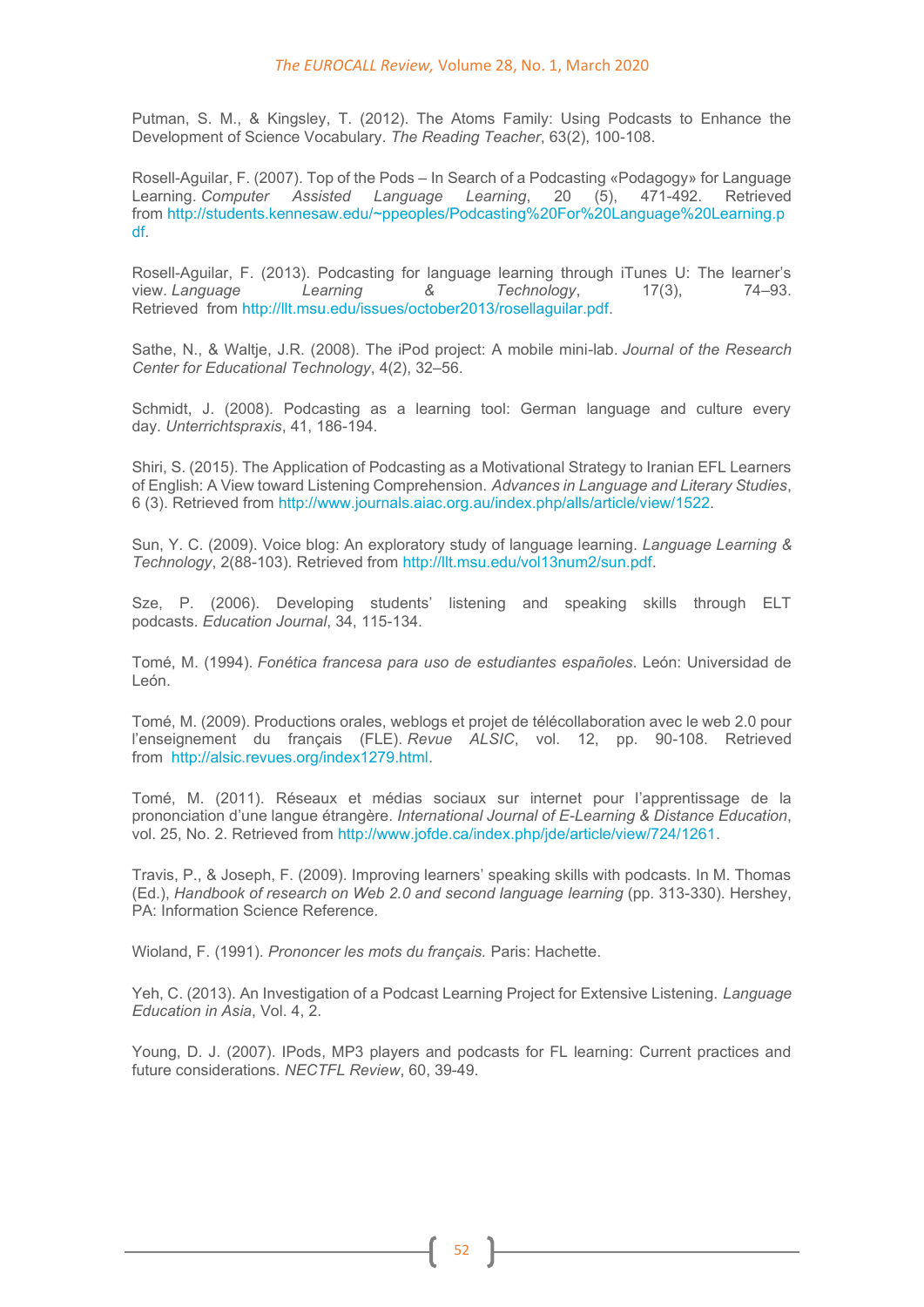## **Appendix A**

## **Questionnaire: ICT Skills and Podcasting**

1. Which ICT tools and social media do you have experience with?

- Text editor, photos or videos (MSWord, Paint, web editor, blog, etc.).
- Presentation programs (PowerPoint, SlideShare, web page, etc.).
- Web browsers (Firefox, Explorer, Chrome, etc.).
- Social Media (blogs, podcasts, forums, CMS education, etc.).

2. Which digital tools/resources have you used in learning a foreign language?

- Use of audio recorder (MP3, PC/web recorder, mobile phone).
- Classroom activities (exercises, web resources, ICT tasks, etc.).
- Distance learning (courses, online exercises, web resources, etc.).
- Projects or exchanges with foreign students.

3. Which tools, resources and ICT technology have you discovered this year?

- New ICT tools and resources:
- New tasks and technologies:

4. How would you rate the following aspects of podcasts in the classroom? (very positive, positive, acceptable, negative)

- Recorder web:
- Interface and navigation:
- Technical problems or difficulties:

5. What activities have motivated you?

- Listening and recording oral sequences.
- Participating in a blog or social network.
- Participating in a telecollaboration project.

6. How have you interacted with other students?

- Listening to classmates' podcasts.
- Commenting on classmates' podcasts.
- Collaborating with classmates' podcasts.

7. Why did you consult your classmates' podcasts?

- Out of curiosity.
- To learn about their work method.
- To correct my pronunciation.

8. Which educational or virtual collaborative projects did you participate in?

- Teaching platforms or training outside the classroom.
- Telecollaboration projects with other students or another school.

53

• Educational social networks.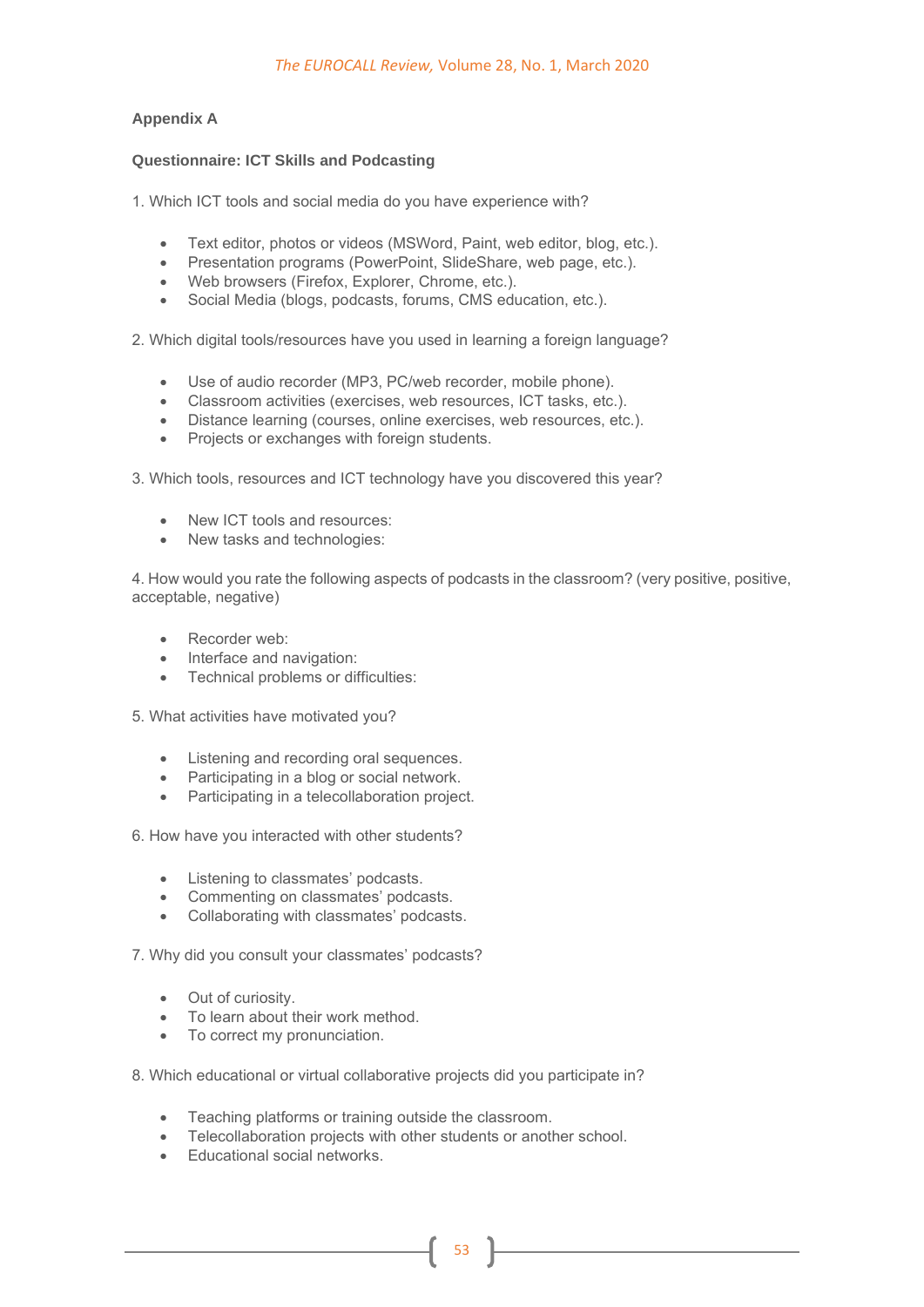9. How did you find the proposed ICT tasks ?

- easy
- appropriate
- difficult
- other

10. Which legal aspects of ICT and social media in education were you informed about?

- Uses, roles, behaviour and moral rights.
- Students' rights and responsibilities.
- ICT and social media acceptable use agreement (policy) for students

#### **Appendix B**

### **Questionnaire: Pronunciation**

- 1. I am aware of my difficulties of pronunciation:
- I have some problems with certain vowels or consonants.
- I have problems of articulation with certain sounds.
- I have problems related to rhythm and intonation.

2. My greatest difficulties with French sounds are:

- Listening: understanding, differentiation between phonemes
- Speaking: correct pronunciation and articulation of phonemes.
- Problems related to rhythm and intonation.

3. I consider that in my learning of French the most important goal is:

- To acquire good understanding and speaking skills.
- To acquire writing skills.
- To acquire grammatical, lexical or cultural understanding
- 4. Which activities were most helpful to you for the improvement of pronunciation?
	- Individual audio recordings.
	- Indications and help by the teacher.
	- Activities and help from classmates.

5. How did you find the proposed tasks?

- easy
- appropriate
- difficult
- other

6. Have you improved your skills and knowledge of French in the following areas?

- Pronunciation (a lot little not at all).
- Grammar, syntax and vocabulary (a lot little not at all).
- $\bullet$  Interculturality (a lot little not at all).

54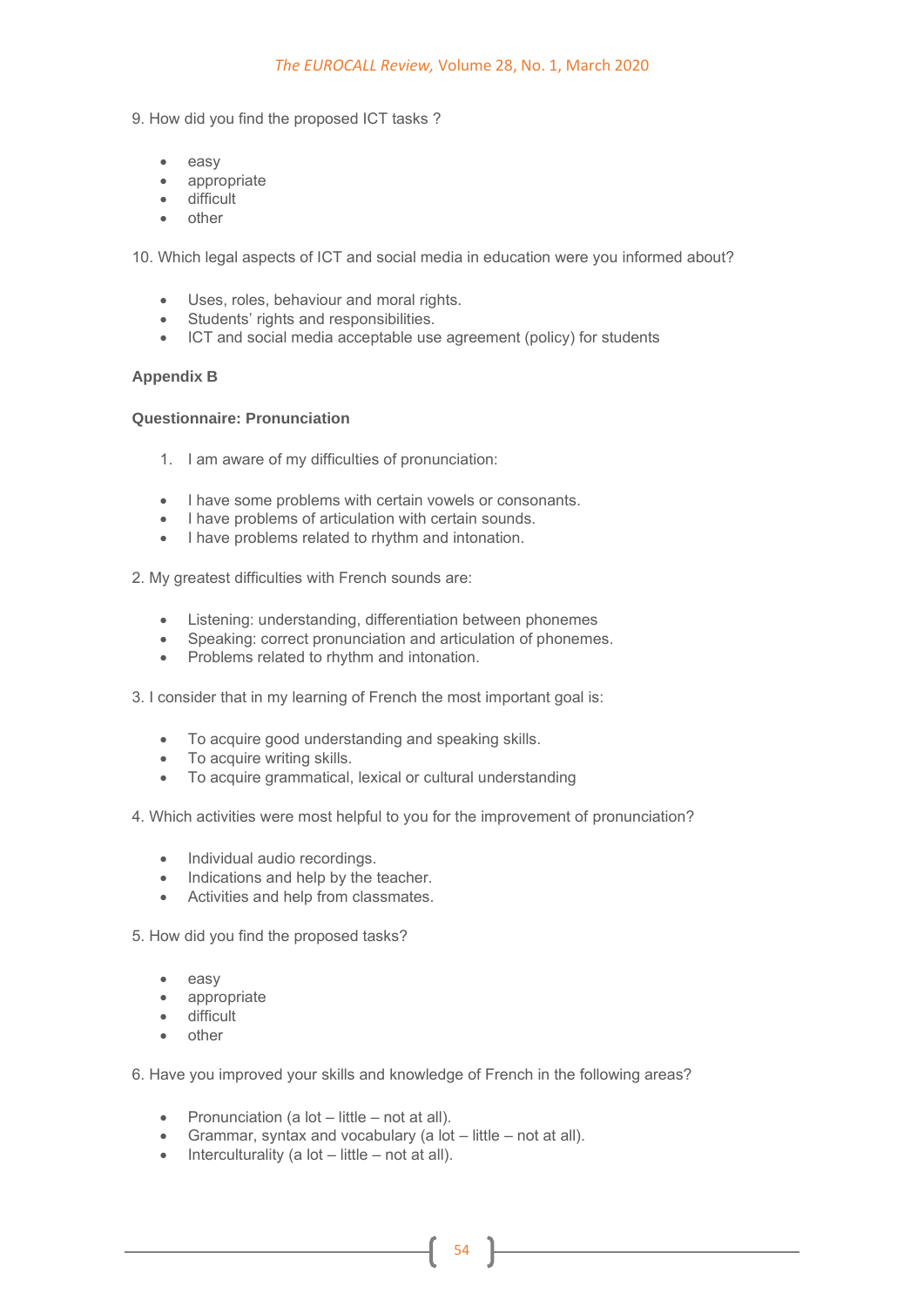- 7. Which resources and tools helped you to improve your pronunciation?
	- Web recorders in podcasts.
	- Audiovisual documents and online resources in class.
	- Participation in telecollaboration projects.

8. What did you find most useful when correcting your pronunciation?

- Listening and repeating sounds or words frequently.
- Receiving help from another person (student, tutor, native speaker, teacher).
- Participating more by talking and making recordings.

9. What methods of pronunciation correction did you find most useful and effective?

- Vocal warm-up.
- Exaggeration of phonemes and articulatory effort (reinforcement).
- Autocorrections.
- Sounds, songs
- Drama activities and collaborative corrections.

10. What memorable moments in the correction of pronunciation do you remember from the course?

- Videos, songs and games.
- Recordings with fellow students and/or Erasmus students.